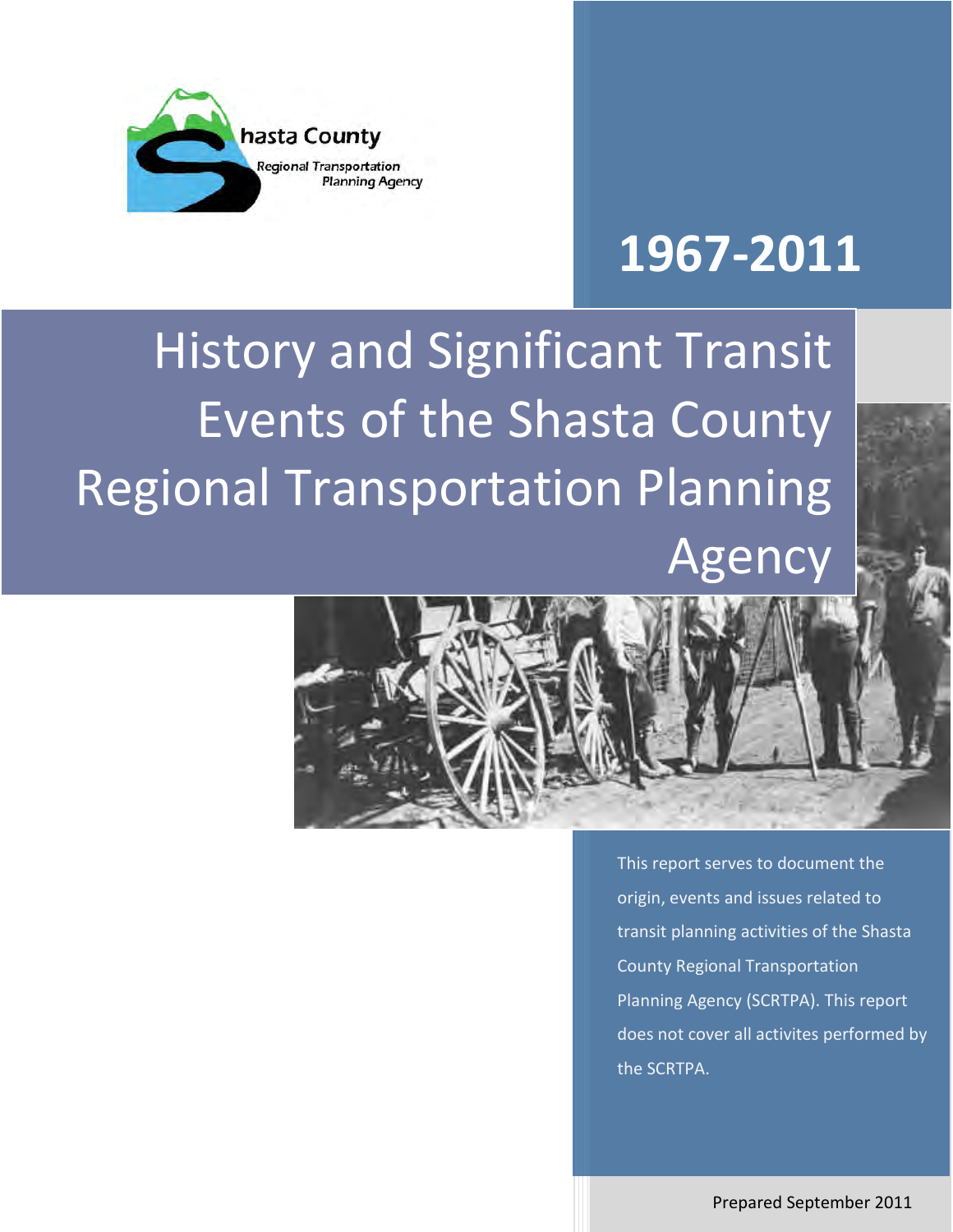This report serves to provide background on the origin, events and issues related to transit planning activities of the Shasta County Regional Transportation Planning Agency (SCRTPA).

This report contains six sections discussing key agency issues. A table of chronological events is included on page 2.

- 1. Origin of the agency includes major laws, designations and agreements
- 2. Transportation Development Act allocation process describes the use of funds and the cost allocation method
- 3. RTPA/RABA roles discusses the ability of the SCRTPA to provide transit services
- 4. Farebox issues discusses mandatory farebox requirements and issues of noncompliance
- 5. Trial and express transit services describes voluntary transit services
- 6. Summary

Information in this report is from historical documents, staff reports, board minutes and correspondence maintained in the SCRTPA archives. This report is a short version. A full version of this report is available in the SCRTPA library. The report is for informational purposes only and does not represent the opinions of the agency, board or staff of the present SCRTPA.

-*2011 SCRTPA Staff*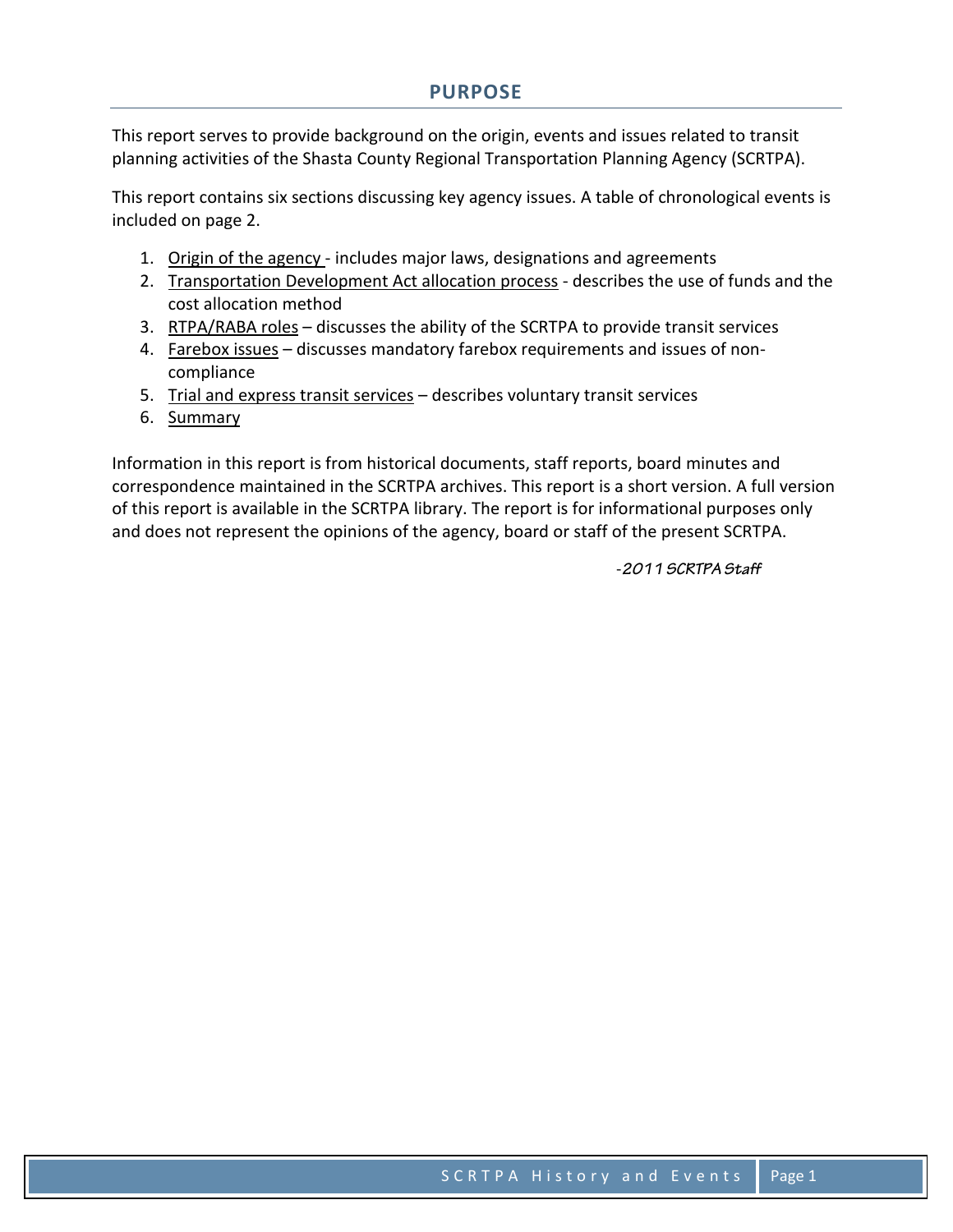| Year | <b>Table of Chronological Events</b>                                                           |  |  |  |
|------|------------------------------------------------------------------------------------------------|--|--|--|
| 1967 | County of Shasta and Cities Area Planning Council Joint Powers Authority formed                |  |  |  |
| 1971 | California's Transportation Development Act enacted                                            |  |  |  |
| 1971 | Shasta County Local Transportation Commission established                                      |  |  |  |
| 1972 | Local Transportation Commission designated as a Regional Transportation Planning Agency        |  |  |  |
| 1976 | Joint Powers Agreement for operation of a Redding area bus system                              |  |  |  |
| 1977 | Local Agency Formation Commission approves Redding Area Bus Authority (RABA) service area      |  |  |  |
| 1981 | Regional Transportation Planning Agency designated as a Metropolitan Planning Organization     |  |  |  |
| 1981 | County withdraws from Area Planning Council                                                    |  |  |  |
| 1990 | RABA capital reserve policy established                                                        |  |  |  |
| 1991 | County and Anderson contract with RABA to operate Anderson-Cottonwood Transit System (ACT)     |  |  |  |
| 1993 | 20-Year Transit Development Plan adopted                                                       |  |  |  |
| 1994 | Local Transportation Fund cost sharing formula adopted (80/20)                                 |  |  |  |
|      | Rural dial-a-ride one-year trial service implemented                                           |  |  |  |
| 1995 | RTPA prevails over Sierra Club lawsuit                                                         |  |  |  |
|      | RTPAs ability to become a transit operator                                                     |  |  |  |
| 1996 | Shasta Senior Nutrition Programs designated as the Consolidated Transportation Services Agency |  |  |  |
|      | Unmet Needs Definition revised to incorporate 80/20 methodology                                |  |  |  |
|      | Rural dial-a-ride service terminated                                                           |  |  |  |
|      | County contracts with RABA to operate Burney Express                                           |  |  |  |
|      | County coordinates Shingletown vanpool                                                         |  |  |  |
| 1997 | Cities of Anderson and Shasta Lake join RABA JPA                                               |  |  |  |
|      | Lakehead Lifeline Service starts                                                               |  |  |  |
| 1998 | Two-year temporary farebox reduction                                                           |  |  |  |
|      | RTPA approves permanent farebox reduction to 19%                                               |  |  |  |
|      | Lakehead Lifeline Service terminated                                                           |  |  |  |
| 2001 | Airport Road, Cottonwood and McArthur trial express services implemented                       |  |  |  |
|      | 2001 RABA Short-and Long-Range Master Transit Plan Study by LSC, Inc. adopted                  |  |  |  |
| 2002 | Three-year temporary farebox reduction                                                         |  |  |  |
|      | Trial services terminated                                                                      |  |  |  |
|      | Shingletown vanpool terminated                                                                 |  |  |  |
| 2005 | RABA/RTPA joint workshop discussion on governmental structure                                  |  |  |  |
|      | Anderson-only and Anderson Express route modifications implemented                             |  |  |  |
| 2007 | Anderson-only and Anderson Express terminated                                                  |  |  |  |
| 2008 | Seven-year tiered temporary farebox reduction                                                  |  |  |  |
| 2011 | RABA service area modification                                                                 |  |  |  |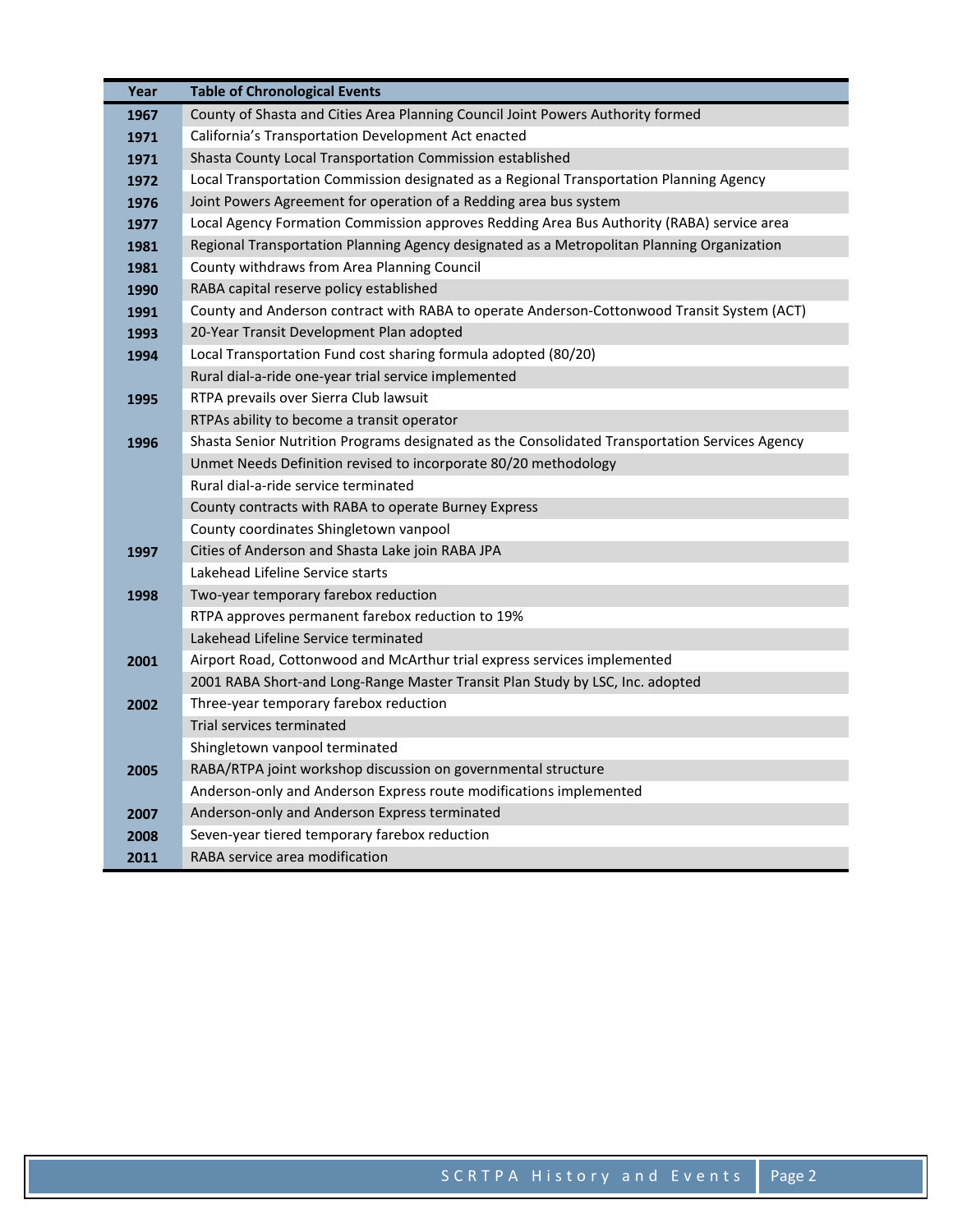Regional governments are government entities that extend beyond city or town borders, but are different from city or county government. Regional government in Shasta County traces



back to 1967 with the creation of a regional planning council. The following provides discussion on chronological events from 1967 to 2011.

#### 1967 JOINT POWERS AGREEMENT (JPA) APPROVED FOR THE SHASTA COUNTY AND CITIES AREA PLANNING COUNCIL

The cities of Anderson and Redding and the County of Shasta formed a single agency with authority to

coordinate expansion and development of the region as it became an urbanized area. The JPA was established pursuant to the provisions of California Government Code (CGC) §65600 to §65604. Each jurisdiction approved the rules for the organization, operation and function of the  $count<sup>1</sup>$  $count<sup>1</sup>$  $count<sup>1</sup>$ .

#### 1971 CALIFORNIA'S TRANSPORTATION DEVELOPMENT ACT (TDA) ENACTED

TDA was enacted by California's legislature to improve existing public transportation services



and encourage regional transportation coordination. TDA provides funding to county transportation authorities for transit and nontransit related purposes that comply with regional transportation plans. Counties were required to establish a local transportation fund within each county treasury (CGC §29530).

TDA provides two funding sources for

transportation: 1) the Local Transportation Fund (LTF), derived from one—quarter cent of the general sales tax collected statewide, and 2) State Transit Assistance Fund (STA), derived from excise taxes on gasoline and diesel fuel.

#### 1971/72 SHASTA COUNTY LOCAL TRANSPORTATION COMMISSION (LTC) AND SHASTA COUNTY RTPA ESTABLISHED

TDA required the establishment of LTCs to administer public transportation funds earmarked by this new legislation (CGC §29535). In February 1971, the County of Shasta established the county's LTC. Membership consisted of three members appointed by the Shasta County Board of Supervisors, and three members appointed by the mayors of the cities within the county. The County of Shasta public works director served as the chief engineer and chief executive for the commission. The commission adopted rules for the performance of the commission's duties.

<span id="page-3-0"></span> $1$  Resolutions – County 67-112, Redding 3946 and Anderson 67-32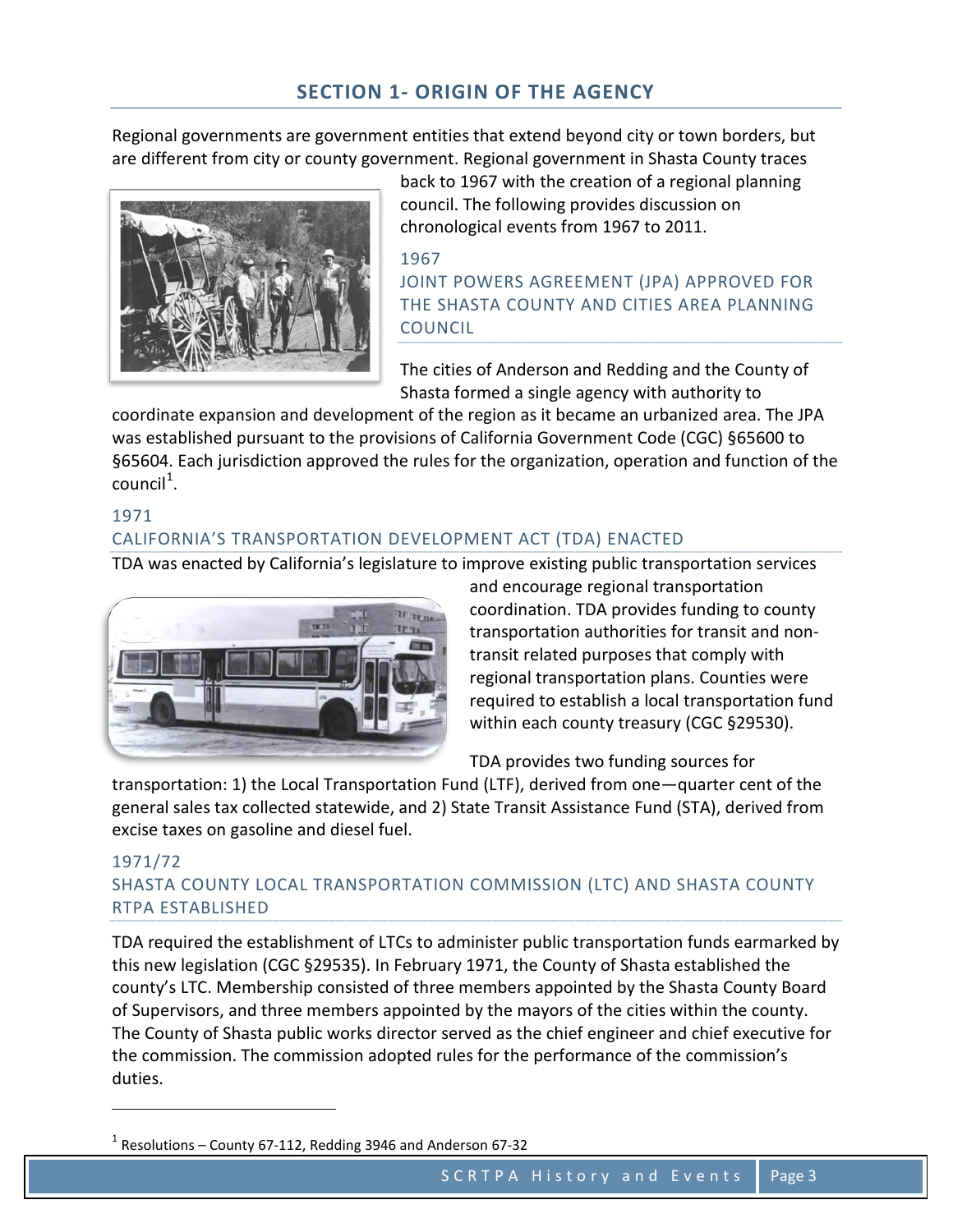On July 20, 1972 the LTC was designated by the Secretary of Business and Transportation as an RTPA (CGC §29535). The RTPAs primary duties included:

- Development and implementation of a regional transportation plan
- Administration of revenues received under the TDA
- Review and approval of federal grants
- Review and approval of federal aid programs
- Development of traffic models

# 1976

#### JOINT POWER AGREEMENT (JPA) FOR OPERATION OF A REDDING AREA BUS SYSTEM



The County of Shasta and the City of Redding entered into a JPA to operate a system of bus transportation to serve the Redding area and adjacent areas. This agreement created a separate public entity known as the Redding Area Bus Authority (RABA). The JPA outlined the powers and duties for the formation and operation of RABA.

# 1977

#### FORMATION OF RABA SERVICE AREA

Changes in local government and service boundaries must be coordinated through Shasta County's Local Agency Formation Commission (LAFCO). Approved by voters, creation of the RABA service area added a \$0.[2](#page-4-0)5 maximum tax rate to the local sales tax<sup>2</sup>. In December 1977, LAFCO certified completion of the service area formation and the JPA was filed with the Secretary of State in March 1978.

#### 1981

#### RTPA DESIGNATED AS A METROPOLITAN PLANNING ORGANIZATION

Areas of over 50,000 in population are considered urbanized for the purposes of federal assistance. The results of the 1980 census established Shasta County as an urbanized area, and therefore eligible for federal planning funds. On behalf of the Governor, the State of California Business, Transportation and Housing Agency designated the RTPA as the Shasta County Metropolitan Planning Organization. The Area Planning Council was dissolved.

#### 1996

ı

#### SHASTA SENIOR NUTRITION PROGRAMS DESIGNATED AS CONSOLIDATED TRANSPORTATION SERVICES AGENCY (CTSA)

CTSA's were established in 1979 by the Social Service Transportation Improvement Act (CGC §15950) to improve social service transportation services by promoting consolidation of services. In 1996, Shasta Senior Nutrition Programs, Inc. (SSNP) replaced RABA as the CTSA (SCRTPA 20-96). In December 2010, the SCRTPA executed a memorandum of understanding outlining the roles and responsibilities of the CTSA and SCRTPA $^3$  $^3$ .

<span id="page-4-0"></span><sup>2</sup> County of Shasta Resolution 77-77, 77-105

<span id="page-4-1"></span><sup>3</sup> SCRTPA Resolution 20-96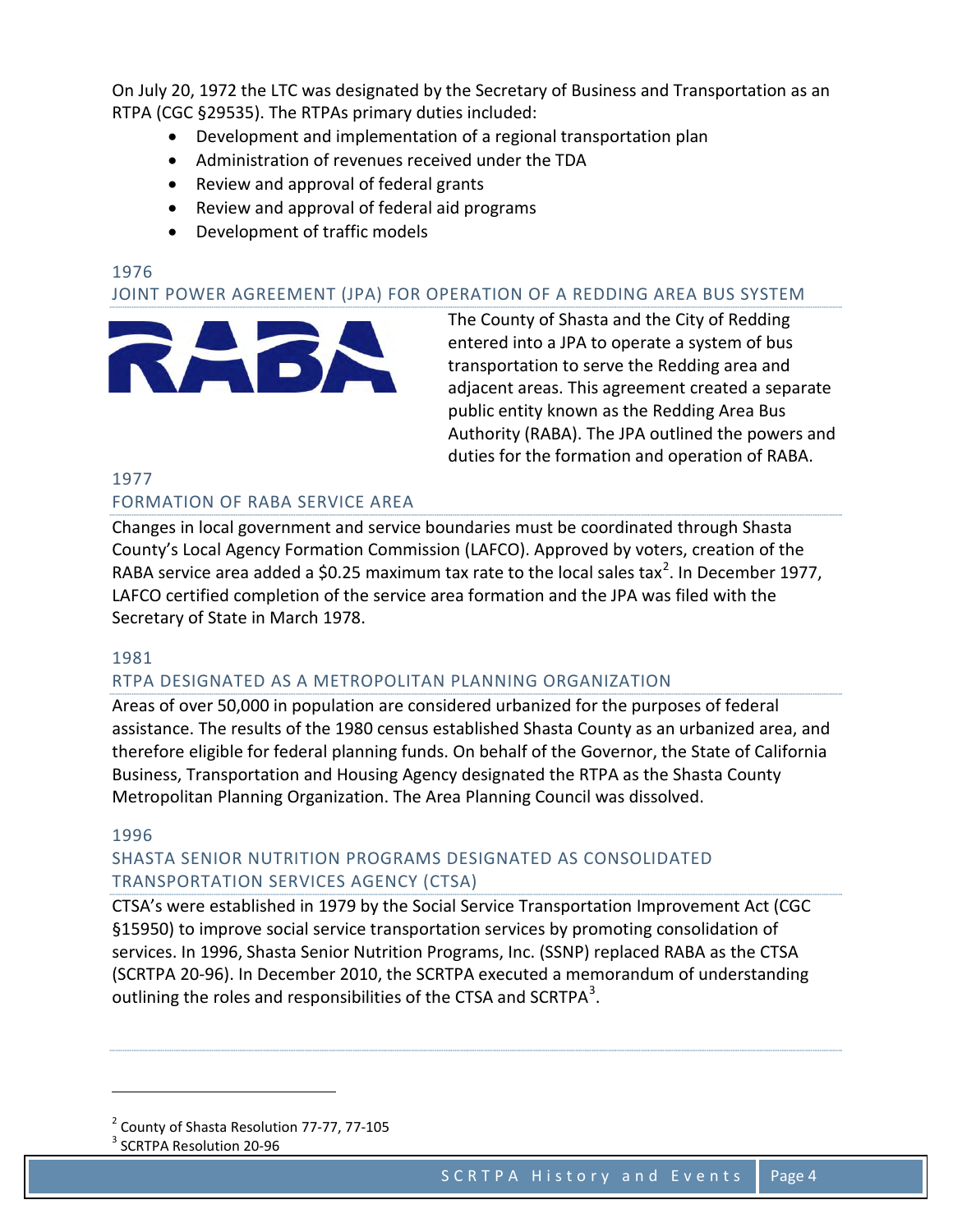#### 1997 CITIES OF ANDERSON AND SHASTA LAKE JOIN RABA JPA

Prior to 1997, the County of Shasta and City of Anderson approved an agreement to contract with RABA to provide transit service to the Anderson and Cottonwood areas. In 1997, the cities of Anderson and Shasta Lake formally joined the County of Shasta and the City of Redding in governing the delivery of local public transportation services. A new JPA formed adding these cities. The newly created RABA board appointed one member to the SCRTPA board.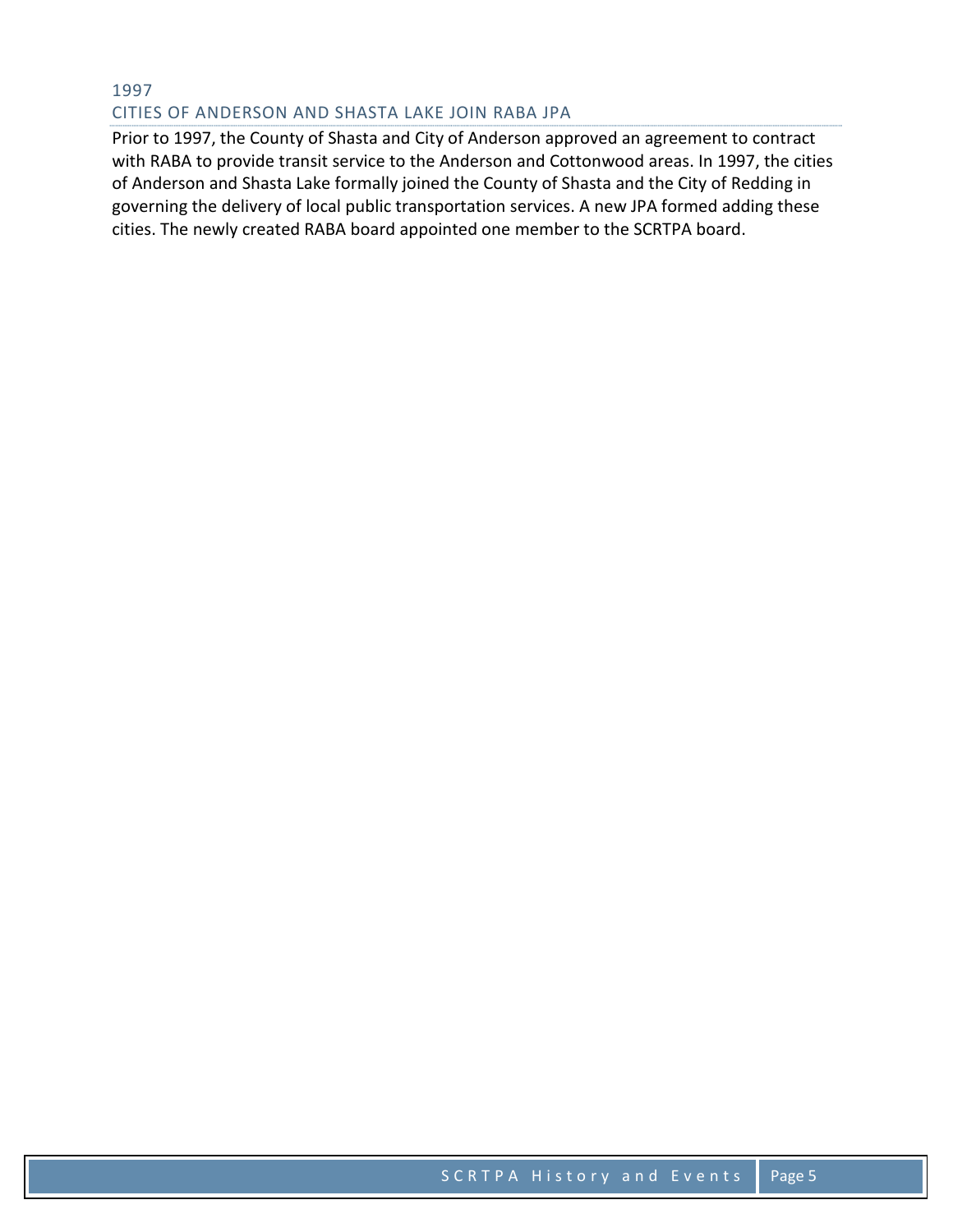The California Department of Transportation – Division of Mass Transportation governs TDA statutes. The SCRTPA is responsible for adopting rules and regulations delineating the procedures for the submission of claims for TDA funds, and the criteria under which claims are analyzed and evaluated. These rules provide for an orderly and periodic distribution of nearly \$7 million (2011) in state transportation funds annually for public transportation.

Transit operators claim TDA funds under three articles:

- Article 4 supports public transportation systems Public Utilities Code (PUC) §99260 (a), and is generally utilized in urban areas. RABA claims funds under this Article;
- Article 4.5 supports community transit services (PUC §99233.7). The CTSA is eligible for 5% of LTF funds under this article; and
- Article 8 can be claimed for voluntary transit service, or for local streets and roads. The cities of Anderson, Redding and Shasta Lake and the County of Shasta (jurisdictions) may



claim these funds only after all transit needs that are "reasonable to meet" are funded.

The SCRTPA allocates TDA funds to the jurisdictions based on population (PUC §99231)*.* The jurisdictions may agree on any method of dividing the costs of transit service between them (cost allocation method).

### COST ALLOCATION METHOD

In 1993, the SCRTPA board approved the 20- Year Transit Development Plan for Shasta County (Nelson/Nygaard). The primary purpose of this plan was to determine the

appropriate levels of funding allocations to transit services and the optimal design of those services. A plan update was required in 1994 when the City of Shasta Lake formed.

The SCRTPA adopted an 80% service hour and 20% population-based cost-sharing method as the most equitable distribution of transit costs among claimants. The SCRTPA implemented this methodology on October 1, 1994 (Nelson/Nygaard 1994:7.10-7.20). The "unmet transit needs" and "reasonable to meet" definition was revised to incorporate this method.

TDA allocations estimated. Once audited financial statements are available for the previous year, budget to actual revenues and expenses from both the SCRTPA and RABA are reconciled, or "trued-up." Jurisdictions may claim remaining funds for other transit services or local streets and roads.

Prior to making any allocation not directly related to public transportation, the SCRTPA must perform an annual assessment of transit needs within each jurisdiction (PUC §99401.5). The SCRTPA must adopt criteria that determines if a new and/or existing transit service is feasible (PUC §99401), or as referred to in TDA - "reasonable to meet." The current definition of "unmet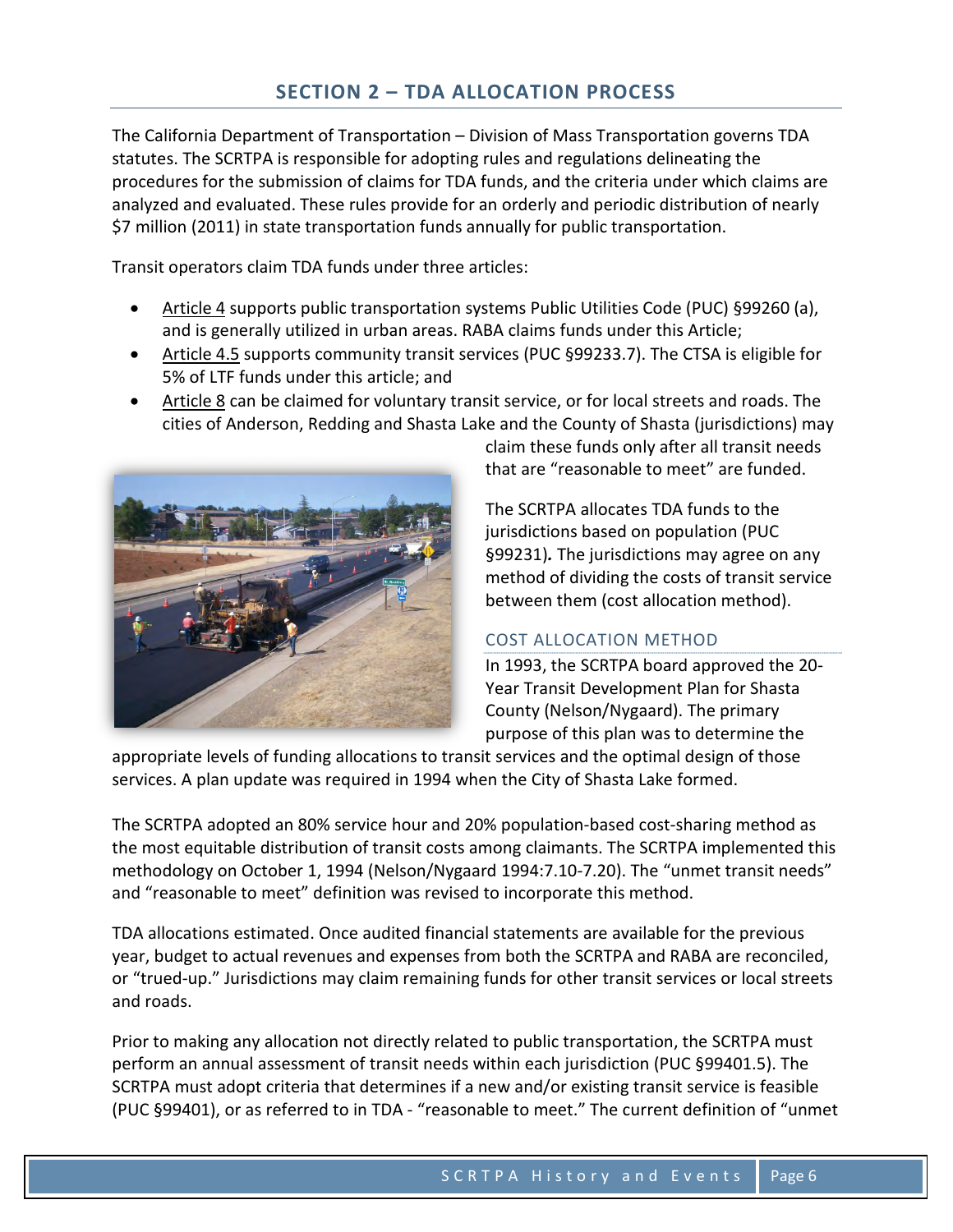transit needs" and "reasonable to meet" was adopted by resolution in December 2000<sup>[4](#page-7-0)</sup>.

#### SIERRA CLUB LAWSUIT

In 1995, the SCRTPA's cost allocation method was tested in a court of law. The Sierra Club filed two lawsuits against the SCRPTA, claiming that over a two-year period the SCRTPA improperly diverted TDA funds from public transit uses to city and county streets and roads projects. The SCRTPA prevailed in the lawsuit (Case No. 118648 and 124032).

#### RABA CAPITAL RESERVE POLICY

RABA maintains a minimum \$[5](#page-7-1)00,000 capital reserve in the County of Shasta Treasury<sup>5</sup>. These funds are for the scenario of a potential catastrophic accident where two full-size RABA buses



simultaneously require immediate replacement (RABA Short-and Long-Range Master Transit Plan Study - LSC, Inc. 2001).

TDA statutes allow holding funds for up to three years. If funds have not been expended at the end of the three-year period the funds can become available for allocation for a different project, or to another claimant agency, at the discretion of the RTPA (PUC §6648). Since RABA is the only transit provider in Shasta County eligible for State Transit Assistance funds, there is no

need to reallocate funds. RABA may request release of funds for unexpected capital needs at any time. The SCRTPA must approve a separate allocation instruction prior to releasing funds (California Code of Regulations (CCR) §6648).

Interest earned on funds: PUC 99301 states that, "Interest earned on funds allocated shall be expended only for those purposes for which the funds are allocated." Interest earned from both LTF and STA funds is added to the RABA reserve<sup>[6](#page-7-2)</sup>.

<span id="page-7-0"></span><sup>4</sup> SCRTPA Resolution 00-21

<span id="page-7-1"></span><sup>5</sup> SCRTPA Resolution 19-90

<span id="page-7-2"></span> $6$  SCRTPA staff report dated 12/16/97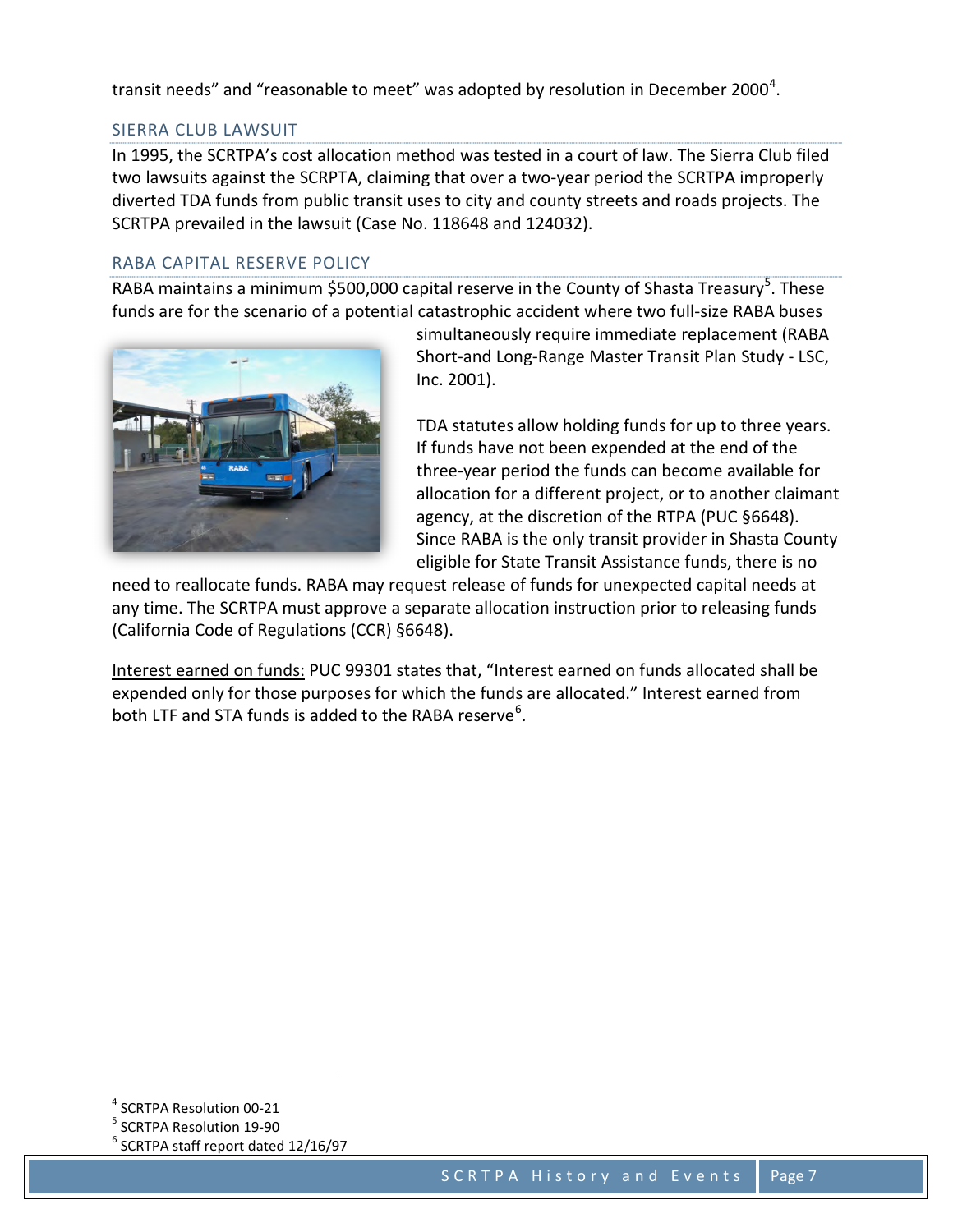The SCRTPA is a legally separate public agency with its own governing board. The governing board is a seven-person board consisting of elected officials from the county, each city and RABA. A multi-jurisdictional technical advisory committee advises the board.

In 1972 bylaws were approved which designate the county's public works director, or his/her designee, as the SCRTPA executive director. Public works staff also acts as staff to the SCRTPA. SCRTPA staff guide the distribution of over \$12 million in funds annually (FY 2011) to the three cities and the county.

The SCRTPA's responsibilities include adoption of rules and regulations governing the allocation of LTF monies and setting forth procedures and criteria for evaluating operators' TDA claims. The question on if the SCRTPA can directly provide transit services presently provided by RABA has come about several times.

The SCRTPA is responsible for making allocations of LTF funds to claimants under the provisions of the TDA (PUC §99203). In TDA terms, a claimant is a transit operator, city, county or consolidated transportation services agency. The SCRTPA is neither and can't be considered a claimant.

An operator is any transit district, municipal operator or transit development board. RABA is referred to as a municipal operator who is wholly owned or controlled by the city or county (PUC §99209). The SCRTPA is a statutorily created public entity, which is neither owned nor controlled by an individual city or county, therefore it can't be a municipal operator.

There is no indication of any legislative intent that transportation planning agencies can serve in a dual role as a transit operator<sup>[7](#page-8-0)</sup>.

In September 2005, a joint workshop was held between the RABA and SCRTPA boards. The purpose of the workshop was to discuss the direction and current/future public transit opportunities within RABA's service area. The governmental structures of RABA and the SCRTPA were examined; how each body carries out its respective functions and duties; and whether the bodies could be combined into one governing body<sup>[8](#page-8-1)</sup>.

RABA counsel prepared a legal analysis relative to the functions of RABA and the SCRTPA as to whether the agencies can consolidate or better coordinate functions. Since the SCRTPA does not legally qualify as a claimant or operator of TDA funds, it is not possible for the functions of the SCRTPA and RABA to consolidate. The functions of the local planning agency must remain distinct from the role and functions of the transit system operator<sup>[9](#page-8-2)</sup>.

<span id="page-8-0"></span> $<sup>7</sup>$  Memo of law 1995, 1997</sup>

<span id="page-8-1"></span><sup>8</sup> SCRTPA minutes dated 9/19/05

<span id="page-8-2"></span> $<sup>9</sup>$  Memo of law 2005-16</sup>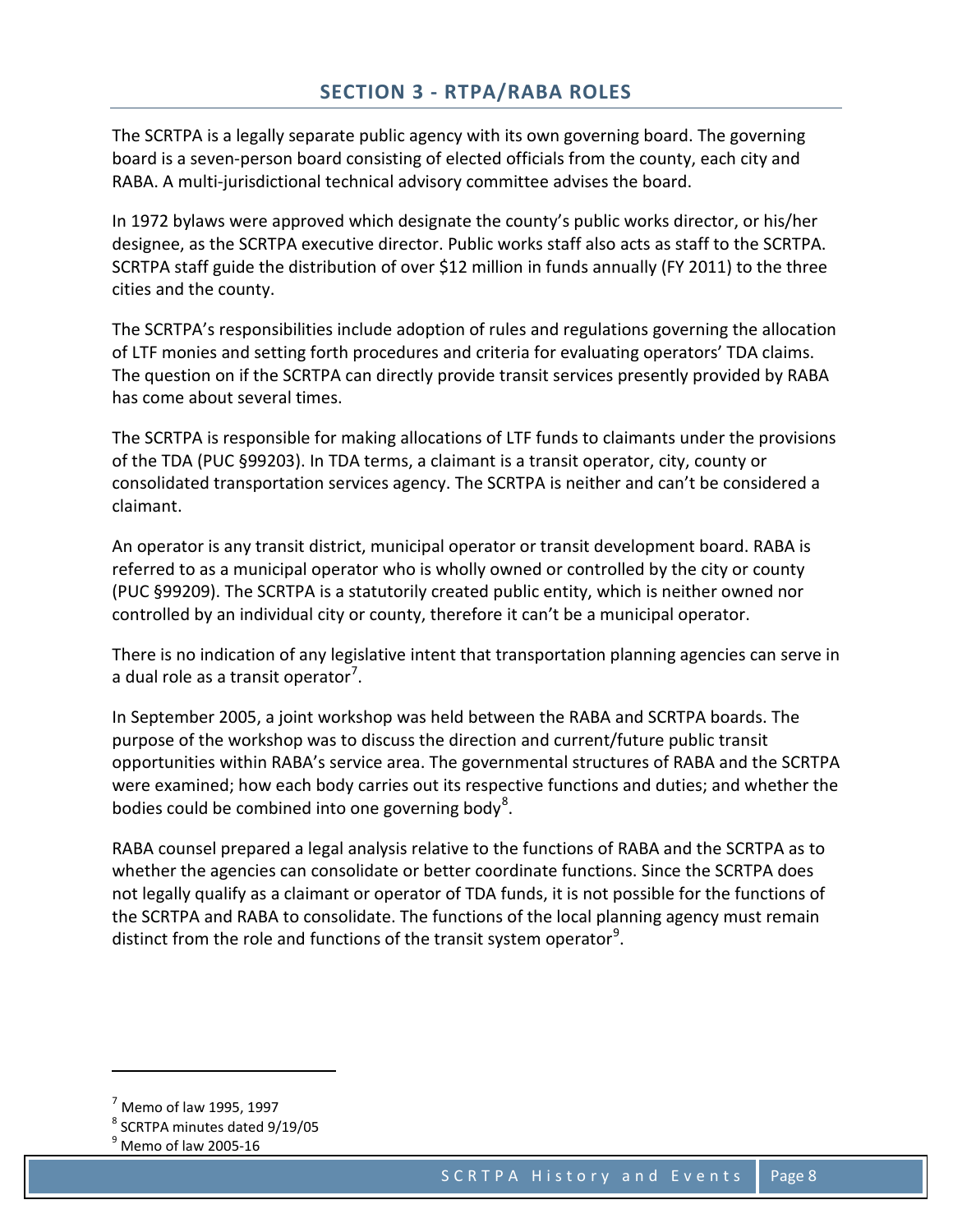Transit operators who provide both demand-response and fixed-route service must maintain a combined ratio of fare revenues to operating cost (farebox ratio) of 20% in urban areas and 10% in rural areas (PUC §99268.5c). An RTPA may permanently set the farebox ratio to 15% if specific findings are made to justify the reason (CCR §6633.2d).

In 1997, the City of Anderson joined RABA's JPA. Based upon the percentage of service hours in Redding's urban area, and the percentage of service hours in Anderson's rural areas, the SCRTPA board approved a permanent farebox ratio of 19%.

#### NON-COMPLIANCE WITH FAREBOX REQUIREMENTS

A transit operators failure to meet the farebox ratio can result in a reduction of funds to a transit operator (CCR §6633.9) and (PUC §99268.9). The first year that an operator fails to meet farebox is the start of a three-year penalty cycle. The penalty is the difference between the actual farebox received and the farebox ratio recovery required by the RTPA. Should a transit operator continue to fail to meet farebox, the RTPA must evaluate the service to determine if the system is no longer "reasonable to meet." This determination could require restructuring of system-wide service hours, service days and routes. Though referred to as a penalty in TDA regulations, no TDA funds are lost to the region. The jurisdictions funds for other uses decrease to make RABA whole. These funds may return to the jurisdictions in the following year during the SCRTPA's annual "true-up" of TDA funds, providing funds are available.

An example of the penalty process is as follows:

| Established<br>Farebox Ratio - 19% |                                                                          | (Year 1)          | (Year 2)<br>Non- | (Year 3)                                                                   | (Year 4)                                                                 |  |
|------------------------------------|--------------------------------------------------------------------------|-------------------|------------------|----------------------------------------------------------------------------|--------------------------------------------------------------------------|--|
|                                    |                                                                          | One-Time          | Compliance       | Determination                                                              | Penalty Year for                                                         |  |
|                                    |                                                                          | <b>Grace Year</b> | Year             | Year                                                                       | Non-Compliance                                                           |  |
| a)                                 | <b>Operating Cost</b>                                                    | \$100,000         | \$125,000        | \$150,000                                                                  | \$175,000                                                                |  |
| b)                                 | <b>Required Fare Revenues</b><br>$(a \times 19\% = \text{fare revenue})$ | 19,000            | 23,750           | 28,500                                                                     | 33,250                                                                   |  |
| $\mathsf{C}$                       | <b>Actual fare revenues</b>                                              | 15,000            | 18,000           | 23,000                                                                     | 28,000                                                                   |  |
| $\mathsf{d}$                       | Shortfall $(b - c =$<br>shortfall)                                       | 4,000             | 5,750            | 0                                                                          | 0                                                                        |  |
| e)                                 | <b>Allocation Estimate</b>                                               | \$200,000         | \$200,000        | \$200,000                                                                  | \$200,000<br>$-5,750$<br>\$194,250                                       |  |
| f                                  | <b>Penalty Assessed</b>                                                  | No reduction      | No reduction     | Penalty<br>amount<br>determined<br>from the<br>shortfall in<br>Year $2(d)$ | Year 2 shortfall (d)<br>is deducted from<br>the Year 4<br>allocation (e) |  |

#### **THREE-YEAR FAREBOX PENALTY CYCLE**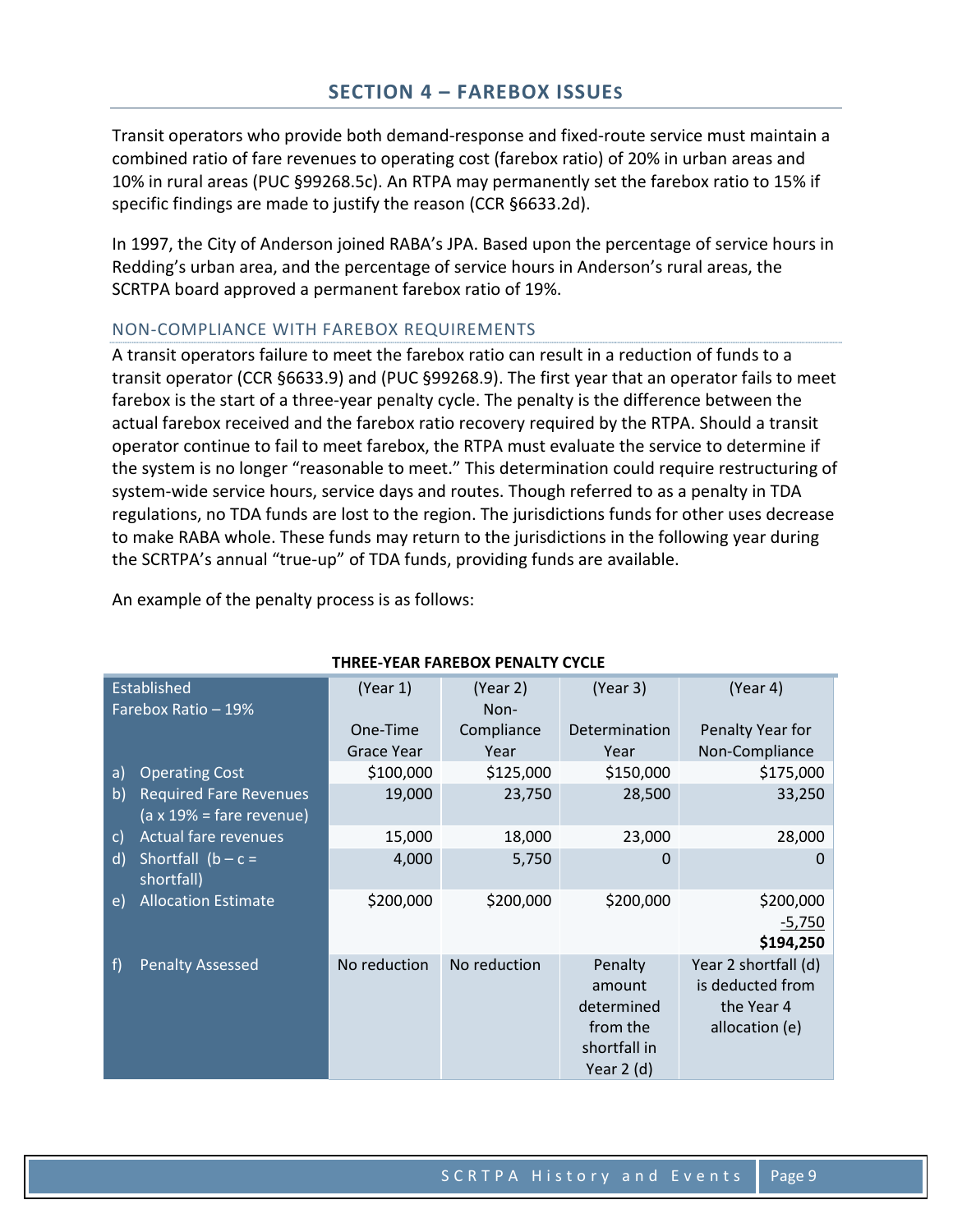#### BOARD APPROVED TEMPORARY FAREBOX REDUCTIONS

The RTPA board can approve a temporary farebox ratio reduction if the operator can demonstrate how it will achieve the required ratio of fare revenues during any penalty year.

In October 1998 the SCRTPA board approved a temporary farebox ratio reduction for fiscal year (FY) 1997/98 (15%), 1998/99 (17.5%) and thereafter 19%<sup>[10](#page-10-0)</sup>.

| In 2002, RABA was operating below the required 19% farebox ratio |
|------------------------------------------------------------------|
| due to increased costs in the minimum wage and a new union labor |
| agreement. RABA anticipated that the ratio would continue to     |
| decrease to 16.5% over time and requested a permanent reduction  |
| to 16.5%. Rejecting this request, the board approved a temporary |
| farebox ratio reduction for FY 2001/02 (16.5%), 2002/03 (17.5%), |
| 2003/04 (18.5%) and 19% thereafter <sup>11</sup> .               |

In 2008, RABA was again operating in a second-year farebox ratio penalty. Over the past several years, RABA made service adjustments, expenditure adjustments and fare increases in an attempt to meet the 19% farebox requirement. The SCRTPA approved a temporary farebox ratio reduction consistent with RABA's 7-year financial plan, with tiered farebox ratios $^{12}$  $^{12}$  $^{12}$ .

| <b>Temporary Farebox Ratio</b><br>FY 2008-2015 |       |  |  |  |  |
|------------------------------------------------|-------|--|--|--|--|
| 2014/15                                        | 19 በ% |  |  |  |  |
| 2013/14                                        | 18.6% |  |  |  |  |
| 2012/13                                        | 17.9% |  |  |  |  |
| 2011/12                                        | 17.3% |  |  |  |  |
| 2010/11                                        | 16.7% |  |  |  |  |
| 2009/10                                        | 16.2% |  |  |  |  |
| 2008/09                                        | 15.5% |  |  |  |  |

<span id="page-10-0"></span><sup>&</sup>lt;sup>10</sup> SCRTPA Resolution 14-98

<span id="page-10-1"></span><sup>&</sup>lt;sup>11</sup> SCRTPA Resolution 02-01

<span id="page-10-2"></span><sup>&</sup>lt;sup>12</sup> SCRTPA Resolution 08-07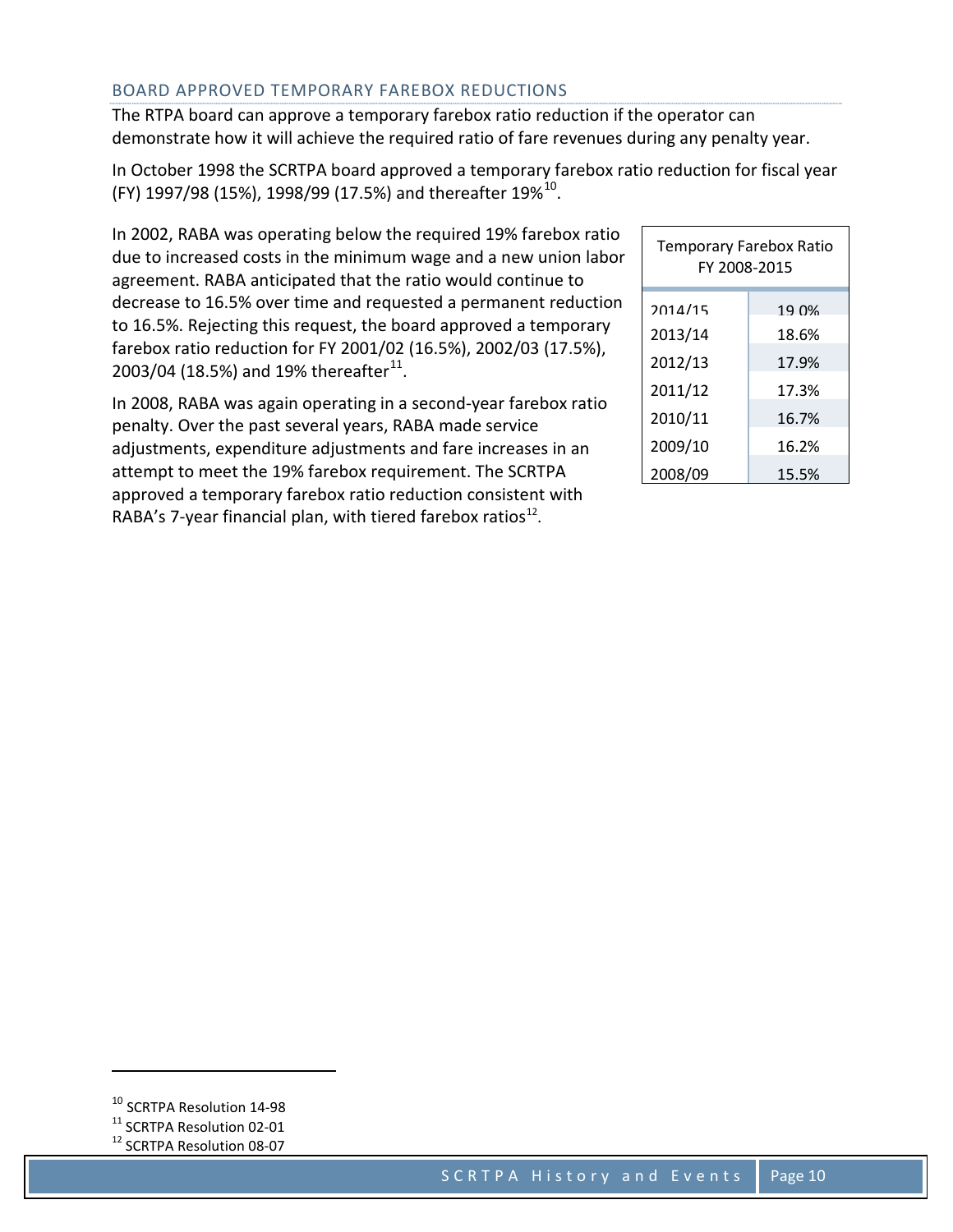## **SECTION 5 – TRIAL AND EXPRESS TRANSIT SERVICES**

Public transit service is in those areas of Shasta County with the highest density per census tract. As a result of the unmet needs process, funds can be allocated to implement new or trial service, providing funding is available. Local jurisdictions may voluntarily decide fund the service from the jurisdictions portion of TDA or other revenue sources. The following trial and/or express services attempted over the past twenty years:

#### ANDERSON-COTTONWOOD TRANSIT (ACT) (1991-1997)

The County of Shasta and the City of Anderson approved an agreement to contract with RABA to provide transit service to the Anderson and Cottonwood areas. ACT merged into the 1997 RABA JPA and service to Cottonwood eliminated.

#### COUNTY-FUNDED SERVICES (IN ORDER OF OCCURANCE)

#### **Rural Dial-A-Ride Services (1994-1996)**

Based on the 1993 Shasta County Transit Development Plan recommendations; the County entered into an agreement with RABA to operate various dial-a-ride rural transit services. This included one-year trial services in Burney, Bella Vista, Palo Cedro and Happy Valley, and an express service to Burney and Shingletown. Most services were unable to achieve the 10% minimum farebox required by state law. Services terminated in 1996, with the exception of Burney Express<sup>[13](#page-11-0)</sup>.

#### **Burney Express (1996-present)**

The County of Shasta continues to contract with RABA to provide express service to the outlying community of Burney. This service is for commuters and has limited stops. Burney Express operates with two round-trips each day. The service continues to exceed the 10% minimum farebox requirement.

#### **Shingletown Vanpool (1996-2002)**

Upon termination of the Shingletown Express, the county coordinated a vanpool from 1996 to 2002.



The Shingletown Vanpool provided approximately ten passenger trips daily. The program was "self-operated" by its riders; meaning it used a volunteer driver/coordinator and a leased van. The county guaranteed a fixed monthly using TDA funds and riders paid the remaining balance. Vanpool services are subject to performance requirements established by the county including; use of a volunteer driver, a required four-passenger minimum and maximum subsidy payments. The vanpool terminated in 2002 due to lack of riders and a volunteer driver.

#### **Lakehead Lifeline Service (1997-1998)**

As a result of the 1997 unmet needs process a Lakehead Lifeline Service was voluntarily funded by the county and operated by Shasta Senior Nutrition Programs, Inc. One rider rode on one occasion during the year. This service terminated after one year $^{14}$  $^{14}$  $^{14}$ .

<span id="page-11-0"></span><sup>13</sup> SCRTPA staff report 4/2/96

ı

<span id="page-11-1"></span> $14$  County of Shasta 6/23/98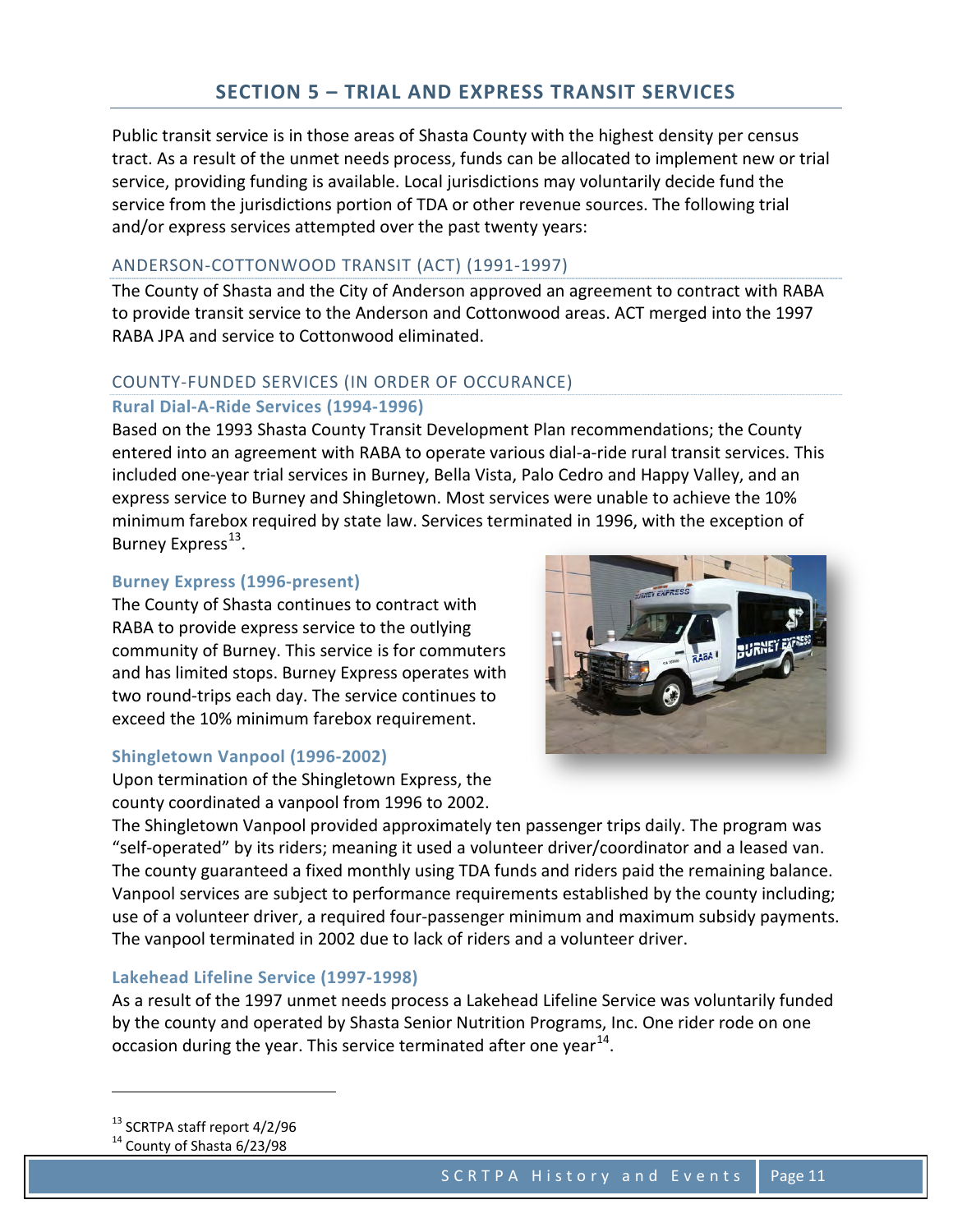#### **Airport Road, Cottonwood and Intermountain Trial Services (2001-2002)**

Resulting from the 2001 unmet needs process, the county contracted with RABA to implement trial express services to Airport Road and Cottonwood, and extended Burney Express to Fall River Mills/McArthur. The CalWorks program, TDA and farebox revenue funded these services.

The farebox ratios for the Burney Express extension yielded 3.7%, Airport Road Corridor- 1.5% and Cottonwood – 3%. Services terminated at the end of the one-year trial period.

#### ANDERSON-ONLY AND ANDERSON EXPRESS (2005-2007)

At the request of the City of Anderson, RABA made route modifications to Route 9 to operate only in Anderson with an express bus to Redding every other hour. This modification went into effect on October 1, 2005. This service resulted in an increased cost to the City of Anderson of \$20,000 per month. Since the service area boundary did not change, nor overall system route hours, the service change did not require SCRTPA action<sup>[15](#page-12-0)</sup>.

In April 2007, the City of Anderson requested that that the Anderson-only service be eliminated and requested reinstatement of service levels prior to the October 2005 route modification. The RABA board approved this request at the August 20, 2007 meeting.

#### RABA SERVICE AREA MODIFICATION (2011- )

The RABA board approved a new commuter route along Airport Road. Funding for the majority of this route is through an agreement with IASCO Flight Training Center to purchase a minimum number of bus passes for a three-year period. One-mile of the new route is within the County's jurisdiction and outside of the current service area boundary, which required the County's approval $^{16}$  $^{16}$  $^{16}$ .

ı

<span id="page-12-0"></span><sup>15</sup> RABA Board minutes 5/16/05, 5/21/07 and 7/2/07

<span id="page-12-1"></span> $16$  County staff report 8/23/11